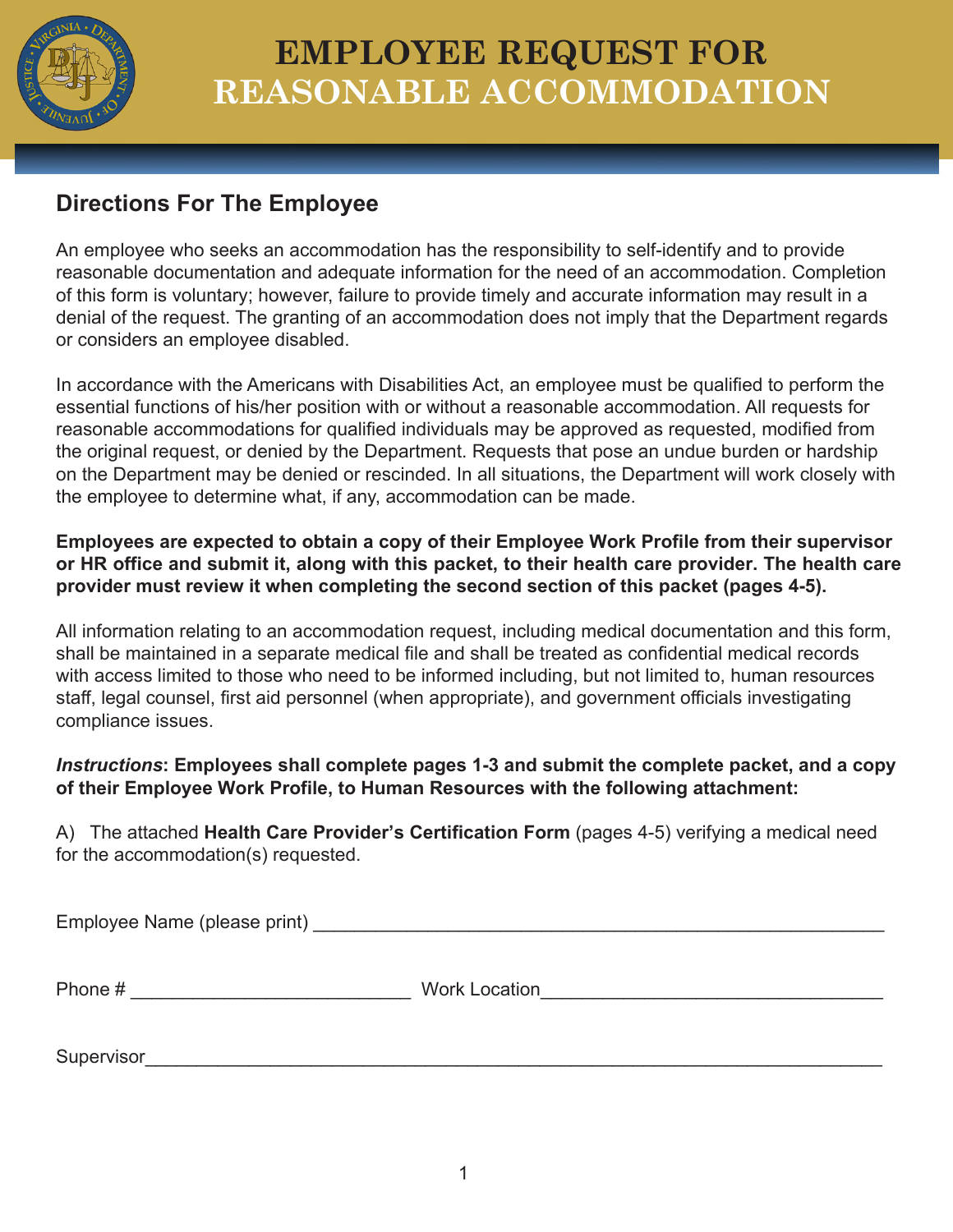### **Accommodation Requested**

Please list below the job task(s) for which you are seeking accommodation(s) and describe the specific accommodation you are requesting. You will need a copy of your current Employee Work Profile to complete this section.

How long do you anticipate this accommodation will be necessary?

Permanent \_\_\_\_ Temporary \_\_\_\_\_ (from \_\_\_\_\_\_\_\_ until \_\_\_\_\_\_\_\_)

No \_\_\_\_ Yes \_\_\_\_\_ If yes, what were the accommodations and how effective were they? Have you received any accommodation in the past for this same limitation?

Are you designated an essential employee? Yes \_\_\_ No \_\_\_\_

In detail, describe how your condition limits your ability to perform your job duties. Using your Employee Work Profile, identify the essential functions of your job affected by your condition. Be specific about how your condition impairs your ability to perform your duties.

Describe in detail the accommodation you are requesting. Be specific about the accommodation, e.g., adaptive equipment, interpreter, work station modification, etc. Please add information you believe may be relevant to your request.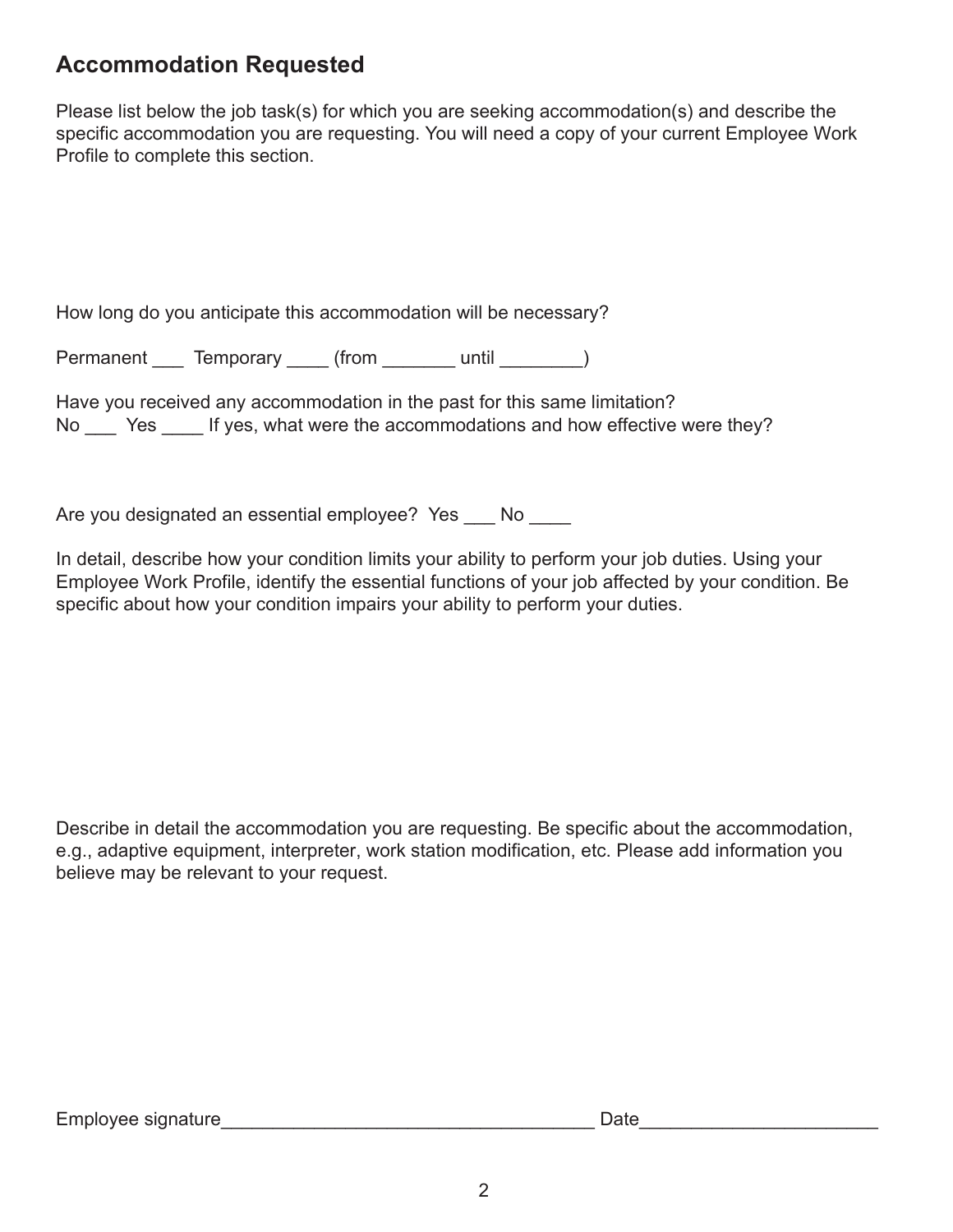

## **HEALTH CARE PROVIDERS CERTIFICATION FORM**

This request for reasonable accommodation is being made in accordance with the Americans with Disabilities Act. This form should be completed by the Health Care Provider most knowledgeable about the patient's impairment and the effects of the impairment.

#### **Health Care Provider:**

The Genetic Information Nondiscrimination Act of 2008 (GINA) prohibits employers from requesting or requiring genetic information of an individual or family member of the individual, except as specifically allowed by this law. To comply with this law, we are asking that you not provide any genetic information when responding to this request for medical information.

Employee's Name (please print)

1) *Nature of Disability*. The employee identified above has asked for an accommodation for a disability which substantially limits a major life activity(ies). Please describe the nature of the employee's disability / impairment:

a) Is the medical condition chronic or temporary ?

b) If temporary, what is the expected duration of the medical condition?

c) Is the medical condition controllable with medication? How long will the employee need to take the medication? What possible effects will the medication have in allowing the employee to perform his/her essential job functions? Please review the Employee Work Profile (job description) and be specific.

2) *Impairment/Restrictions/Limitations*. How is the employee's disability/impairment likely to affect his or her ability to perform the essential functions of the job, as identified in the attached Employee Work Profile (job description)?